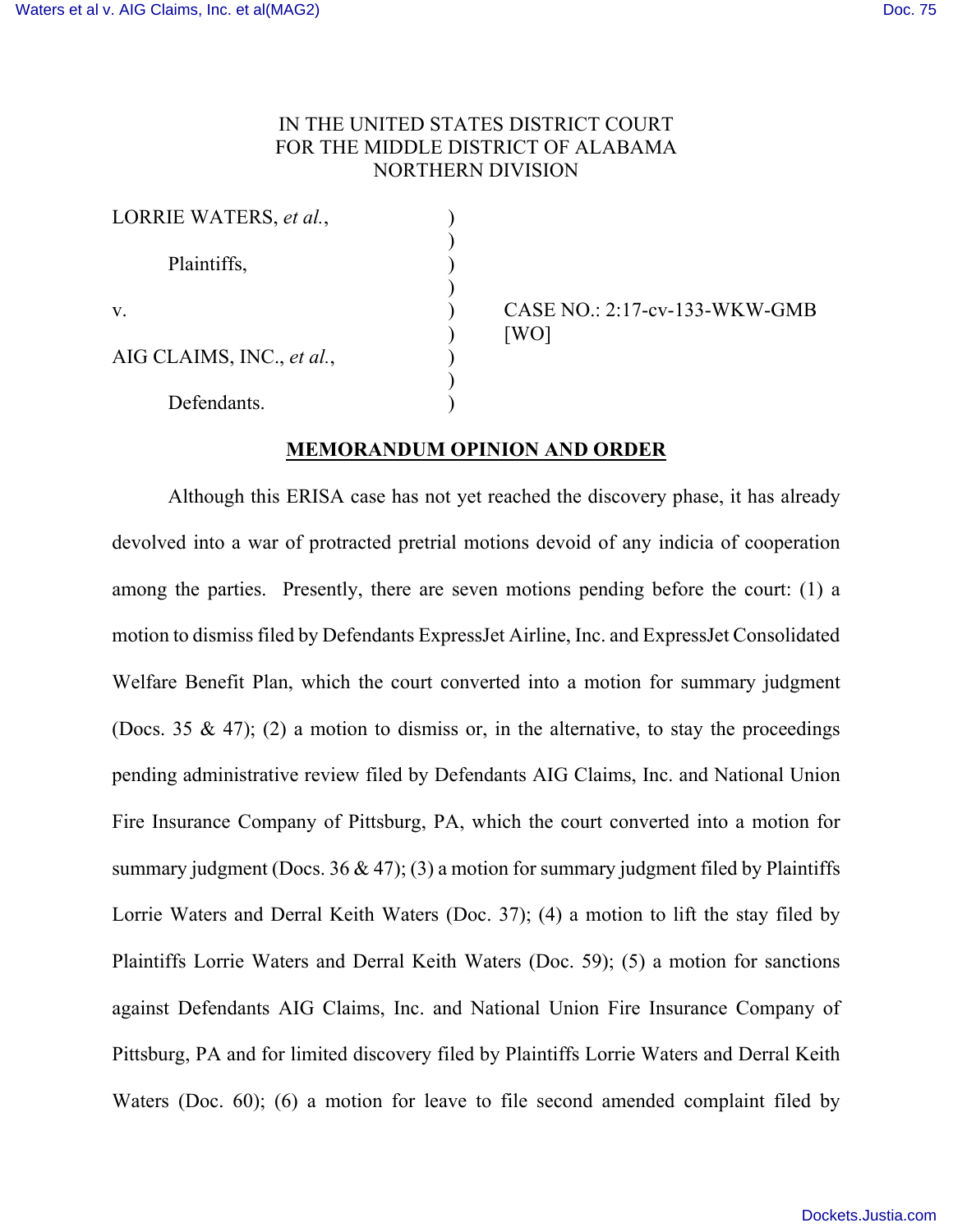Plaintiffs Lorrie Waters and Derral Keith Waters (Doc. 66); and (7) a motion for hearing (Doc. 73). With the benefit of the parties' briefing, the undersigned will resolve each motion below. 1

#### **I. Plaintiffs' Motion for Leave to File Second Amended Complaint**

Currently, there is a stay of the Rule 26 deadlines, all discovery, and briefing on Plaintiffs' motion for summary judgment until the court resolves Defendants' pending motions for summary judgment. Doc. 47. Plaintiffs have now filed a motion for leave to file a second amended complaint, arguing that the amendments would moot Defendants' pending summary-judgment motions and that a number of claims arere due to be added based upon "recent developments after learning Defendants have violated the Parties' stipulations and destroyed evidence." Doc. 66. Plaintiffs attached a proposed second amended complaint to their motion. Doc. 66-1. For the reasons that follow, Plaintiffs' motion for leave to file the proposed second amended complaint is due to be granted in part and denied in part.

Plaintiffs filed their complaint in this action asserting claims under ERISA for wrongful denial of the decedent's claims under the policy and for failure to provide documents in accordance with ERISA's provisions. At the time Plaintiffs filed their complaint, they were proceeding under a "deemed denial" theory of liability, as a final denial decision had not yet been issued. The operative pleading currently before the

 $1$  On May 5, 2017, this case was referred to the undersigned United States Magistrate Judge pursuant to 28 U.S.C. § 636 for further proceedings and determination or recommendation as may be appropriate. Doc. 30.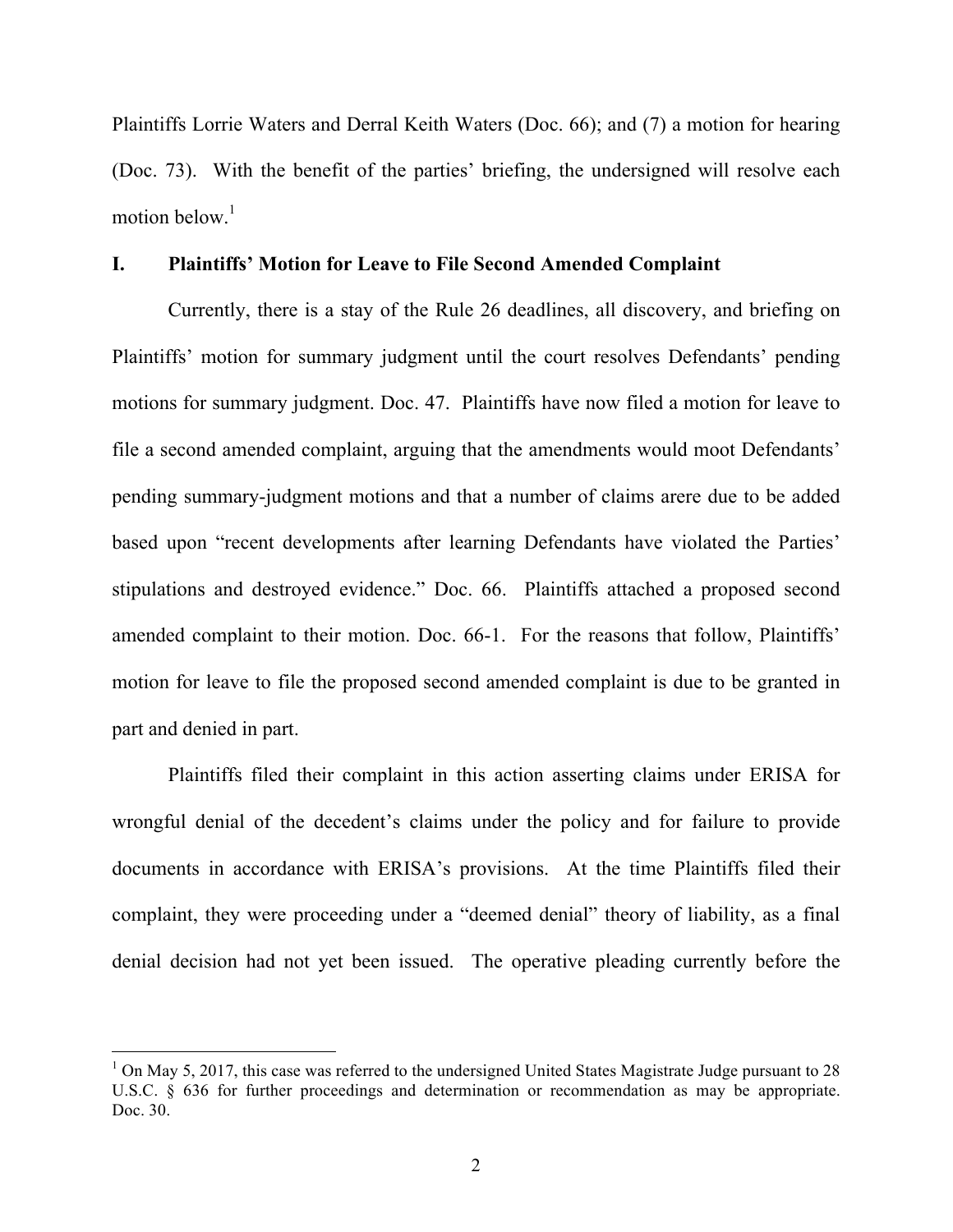court—Plaintiffs' first amended complaint (Doc. 24)—is nine pages long and asserts two causes of actions against the Defendants.

Now Plaintiffs seek to file a 25-page second amended complaint that asserts six causes of actions against the Defendants. Having reviewed the proposed second amended complaint, the court orders that Plaintiffs' motion for leave to amend (Doc. 66) is GRANTED to the extent Plaintiffs seek to assert wrongful denial and failure to provide document claims under ERISA (Counts I and II), but DENIED as to all other proposed claims (Counts III through VI).

The court concludes that Counts I and II of Plaintiffs' proposed second amended complaint, which assert claims for wrongful denial of a claim and failure to provide documents under ERISA, may proceed. The court understands that, with respect to Plaintiffs' ERISA claims, the parties dispute whether they should be allowed to pursue a deemed denial or fully exhausted theory of liability. The court finds that Defendants have not met their burden of demonstrating that a deemed denial theory of liability is futile or prohibited when a claim also has been "actually denied"; thus, to the extent Defendants challenge these dual theories of liability, they may do so in a responsive pleading or motion.

With respect to Plaintiffs' proposed state-law claims, the court finds that these claims should not proceed because they are futile. To begin, these claims are preempted by ERISA. Although Plaintiffs do not label their state-law claims, it appears that they are attempting to assert additional claims for intentional infliction of emotional distress (Count III), breach of contract (Count IV), fraud (Count V), and civil conspiracy (Count VI), all stemming from events and circumstances surrounding the denial of Plaintiffs' claim for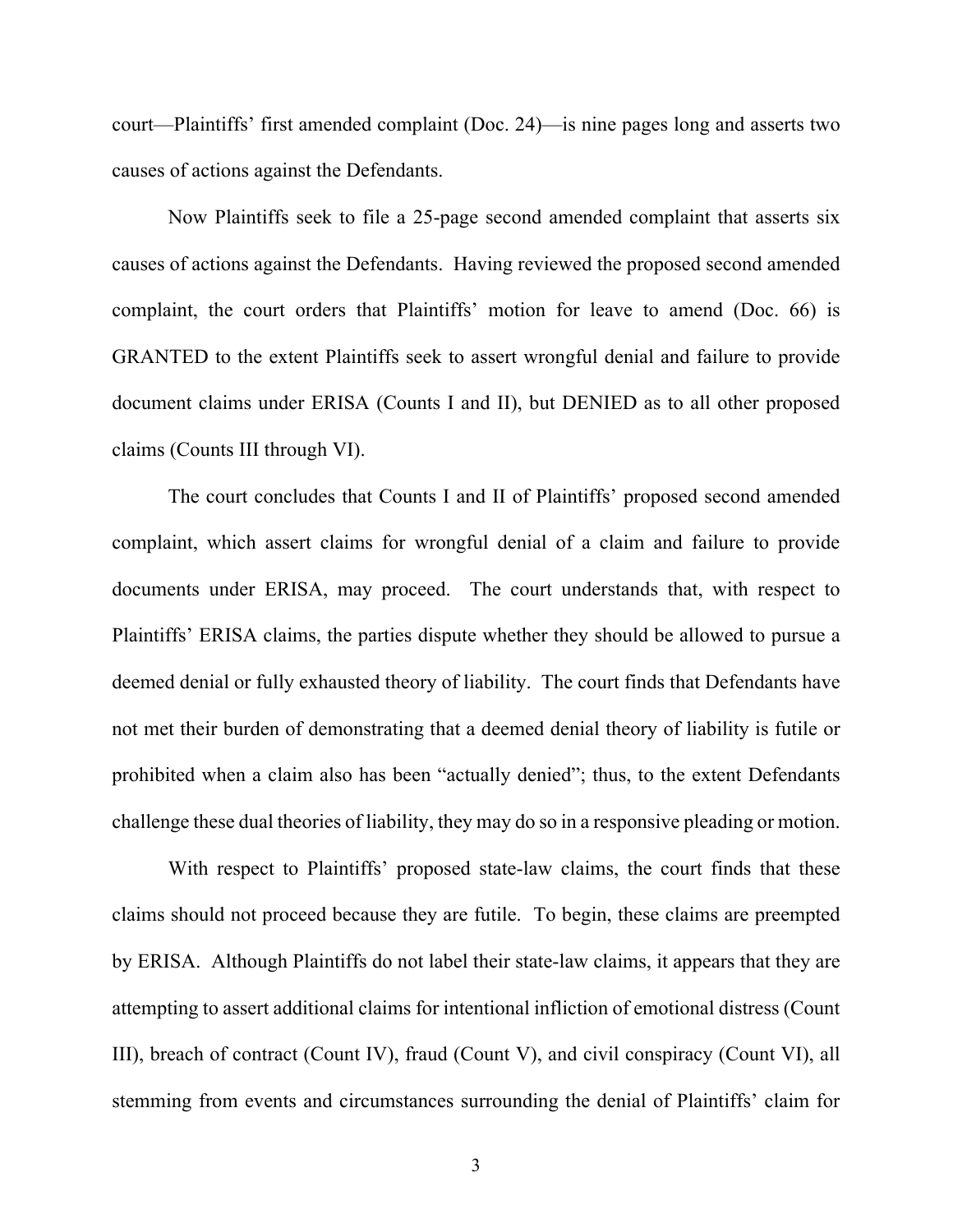benefits under the plan. Doc. 66-1. ERISA's provisions "shall supersede any and all state laws insofar as they may now or hereafter relate to any employee benefit plan described in section 1003(a)." 29 U.S.C. § 1144(a). "A party's state law claim 'relates to' an ERISA benefit plan for purposes of ERISA preemption whenever the alleged conduct at issue is intertwined with the refusal to pay benefits." *Garren v. John Hancock Mut. Life Ins. Co.*, 114 F.3d 186, 187-88 (11th Cir. 1997) (citing *Farlow v. Union Ctr. Life Ins. Co.*, 874 F.2d 791 (11th Cir. 1989)). Here, all of Plaintiffs' proposed state-law claims stem from conduct intertwined with Defendants' denial of a claim and refusal to pay benefits under the plan. Thus, these claims are preempted by ERISA and futile for that reason alone.

However, even if these claims were not preempted by ERISA, the undersigned would not permit their inclusion in an amended complaint because they fail to state cognizable claims supported by the law. First, the proposed second amended complaint repeatedly asserts factual allegations and causes of action against "Defendants" without identifying the specific defendant to which each allegation is referring. What is more, many of the allegations are purely speculative and conclusory. Based on these flaws, it is virtually impossible for each defendant to have sufficient notice of its purported wrongdoings.

Moreover, Plaintiffs' state-law claims, at least as pleaded in the proposed second amended complaint, fail as a matter of law. The vast majority of the additions to Plaintiffs' complaint are nothing more than unnecessary recitations of the procedural history of this case and complaints about Defendants' and their counsel's behavior during this litigation. More specifically, Plaintiffs' claim for outrage is premised on speculation and factual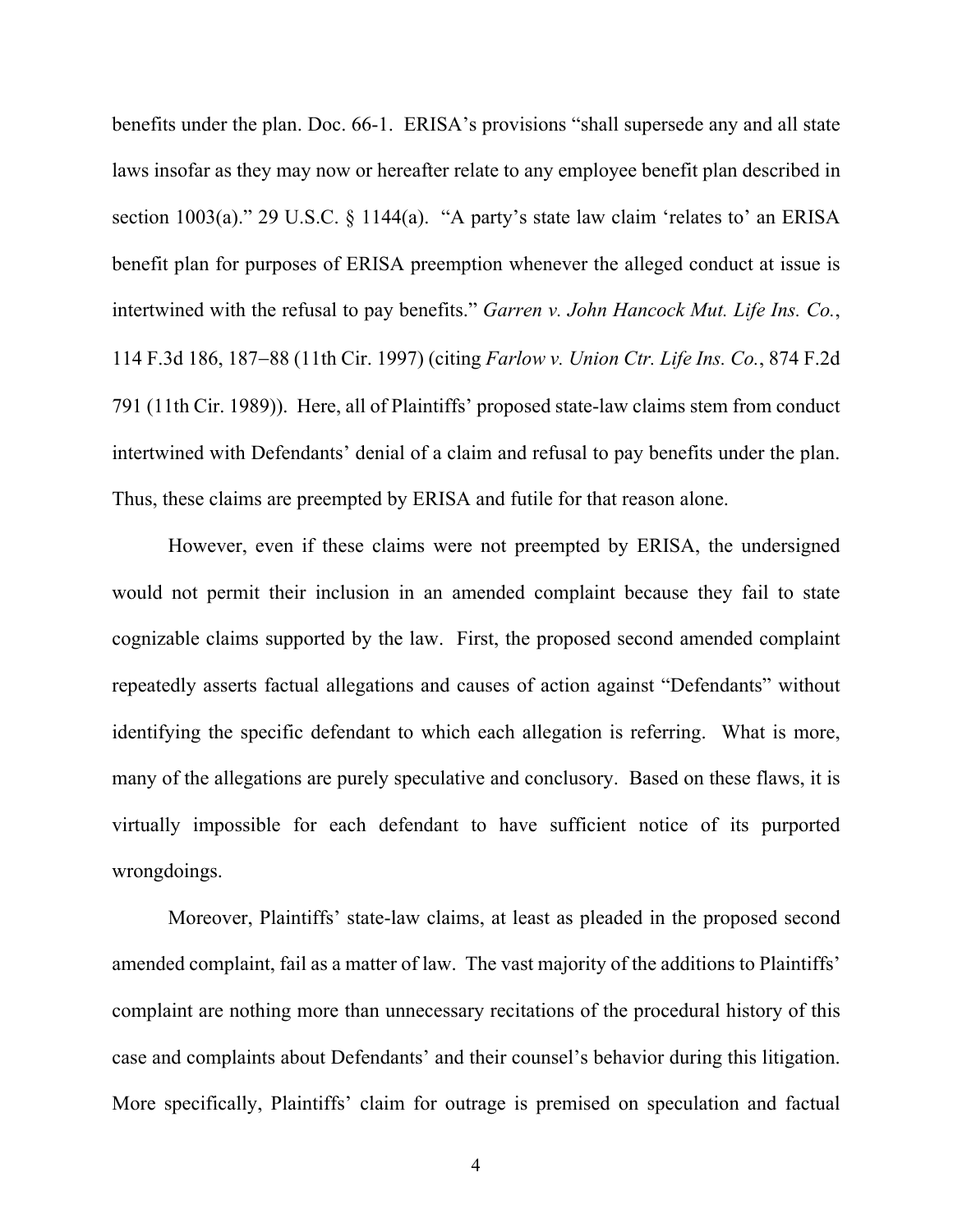allegations that are both conclusory and insufficient to state an outrage claim under Alabama law. Plaintiffs' breach of contract claim is based on Defendants' alleged breach of a joint stipulation of dismissal (*i.e.*, the "contract") entered by a Louisiana federal court in a separate but related proceeding. The undersigned is not aware of the authority under which it might enforce Defendants' non-compliance with an order entered by another court in another jurisdiction or how this court could reduce Defendants' non-compliance with a joint stipulation of dismissal entered by another court into an actionable breach of contract. Likewise, Plaintiffs have not convinced the court that Defendants' actions during this litigation, which purportedly deprived Plaintiffs of the benefit of "transparency and an end to unilateral discovery," amount to fraud under Alabama law. Finally, because civil conspiracy is not an independent cause of action, the court finds that this claim is futile because, as explained above, none of the underlying torts on which this claim is based are separately viable. *See Freeman v. Holyfield*, 179 So. 3d 101, 106 (Ala. 2015).

Accordingly, for the reasons stated above, it is ORDERED that Plaintiffs' motion for leave to file a second amended complaint (Doc. 66) is GRANTED to the extent Plaintiffs seek to assert claims for wrongful denial of a claim and failure to provide documents under ERISA (Counts I and II of the proposed second amended complaint) and DENIED in all other respects. Plaintiffs' claim for wrongful denial under ERISA (Count I in the proposed second amended complaint) shall not be asserted against Defendants ExpressJet Airlines, Inc. Consolidated Welfare Benefit Plan and ExpressJet Airlines, Inc.<sup>2</sup>

<sup>&</sup>lt;sup>2</sup> Defendants ExpressJet Airlines, Inc. Consolidated Welfare Benefit Plan and ExpressJet Airlines, Inc. objected to Plaintiffs' proposed second amended complaint to the extent Count I—the ERISA benefits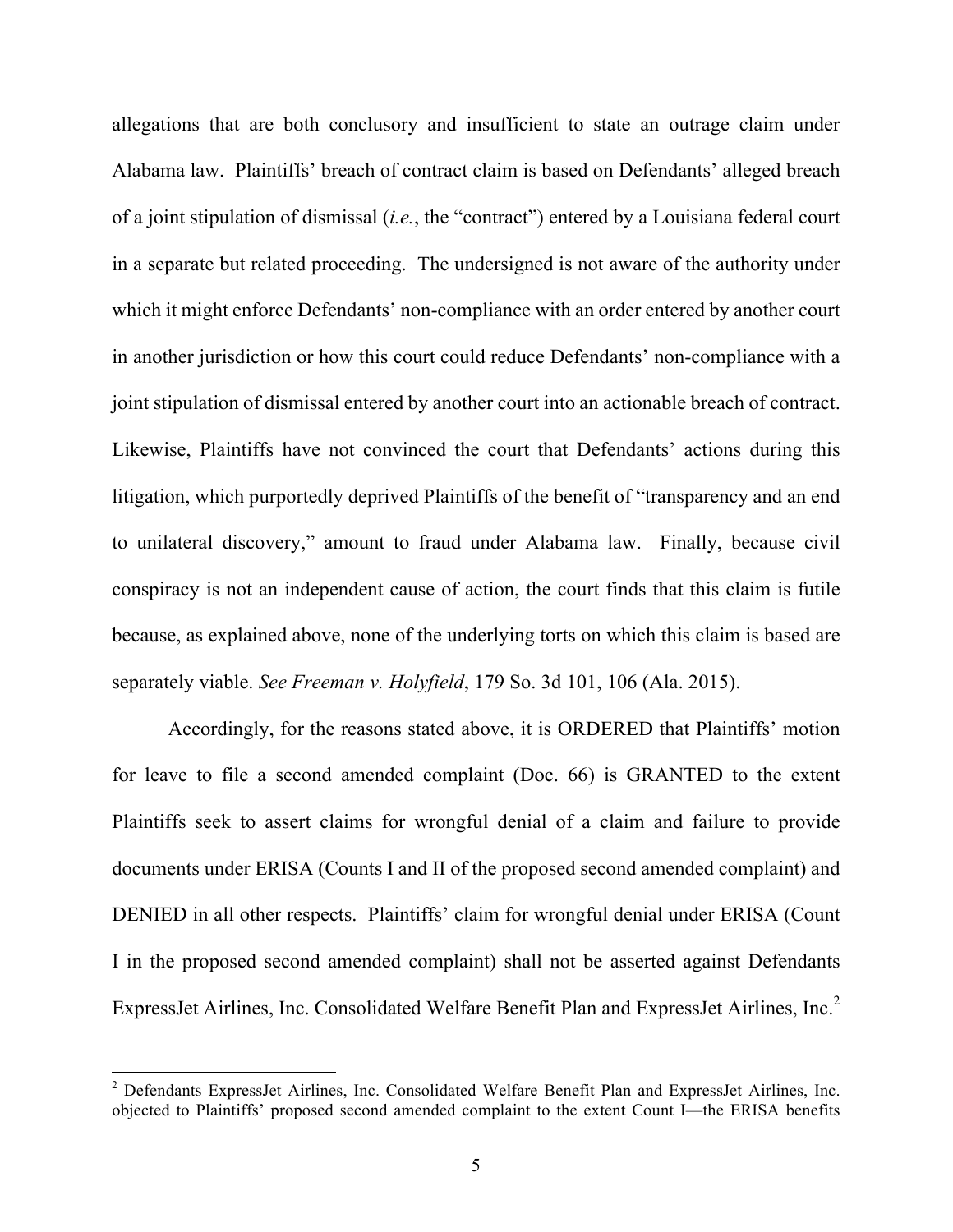Moreover, the amended complaint shall not refer to "Defendants" collectively; instead, Plaintiffs shall identify by name each Defendant mentioned or referenced in each allegation, as appropriate. The amended complaint also shall specifically label each cause of action and which Defendants are the subject of that particular cause of action, and the amended complaint shall not include any allegations that are unnecessary to the two permitted claims described above. Plaintiffs shall file a second amended complaint that complies with the directives of this order no later than **February 7, 2018**, and Defendants shall answer or otherwise respond to Plaintiffs' amended complaint **no later than February 21, 2018**.

### **II. Plaintiffs' Motion to Lift Stay and for Sanctions and Limited Discovery**

Because Plaintiffs have withdrawn their motion for summary judgment, as discussed below, it is ORDERED that Plaintiffs' motion to lift the stay (Doc. 59) is DENIED AS MOOT to the extent it seeks to lift the stay on the briefing of Plaintiffs' motion for summary judgment and DENIED in all other respects because Plaintiffs have not demonstrated that lifting the stay of the Rule 26 deadlines and all discovery is warranted. Once Plaintiffs file their second amended complaint and Defendants answer that complaint, the undersigned will evaluate whether to lift the stay so that discovery may commence.

Plaintiffs have requested to withdraw their motion for sanctions against AIG and National Union. *See* Doc. 67 at 6. In accordance with that request, it is ORDERED that

 $\overline{a}$ 

claim—was asserted against them (Doc. 70 at  $\P$  1), and Plaintiffs responded that Count I of the proposed amended complaint "is not directed at the Plan or ExpressJet Airlines, Inc." Doc. 74 at n.1.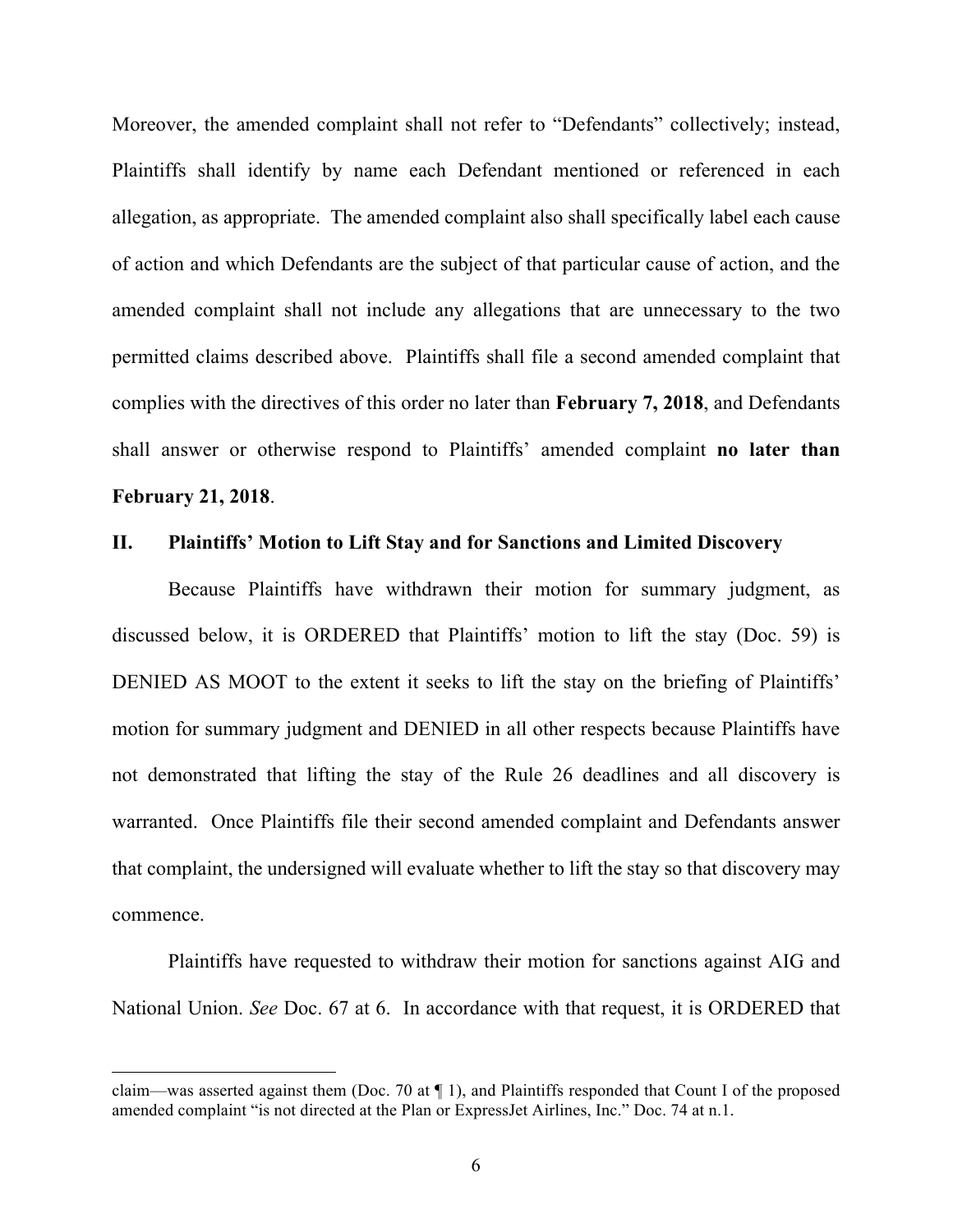Plaintiffs' motion for sanctions (Doc. 60) is WITHDRAWN. With respect to Plaintiffs' motion for limited discovery, that motion (Doc. 60) is DENIED in light of the rulings made in this opinion and order. In light of the above, the Clerk of Court is DIRECTED to terminate Plaintiffs' motion for sanctions and for limited discovery (Doc. 60) as a pending motion.

### **III. Plaintiffs' Motion for Summary Judgment**

Plaintiffs also have requested to withdraw their pending motion for summary judgment. *See* Doc. 67 at 6. Accordingly, pursuant to this request, it is ORDERED that Plaintiffs' motion for summary judgment (Doc. 37) is WITHDRAWN, and the Clerk of Court is DIRECTED to terminate that motion.

# **IV. Defendants' Motions for Summary Judgment**

Defendants' pending motions for summary judgment (Docs. 35 & 36) are DENIED AS MOOT in light of the rulings made in this opinion and order with leave to refile following the filing of Plaintiffs' second amended complaint.

### **V. Motion for Hearing**

Plaintiffs' motion for hearing (Doc. 73) is DENIED AS MOOT.

#### **CONCLUSION**

On a final note, this court will not tolerate needlessly protracted or vexatious litigation from any party or attorney appearing before it. More importantly, all attorneys appearing before this court are expected to advocate for their clients in an effective but collegial and cooperative manner. Motions to compel and for sanctions are not taken lightly and should only be filed after careful consideration and with adequate support in

7